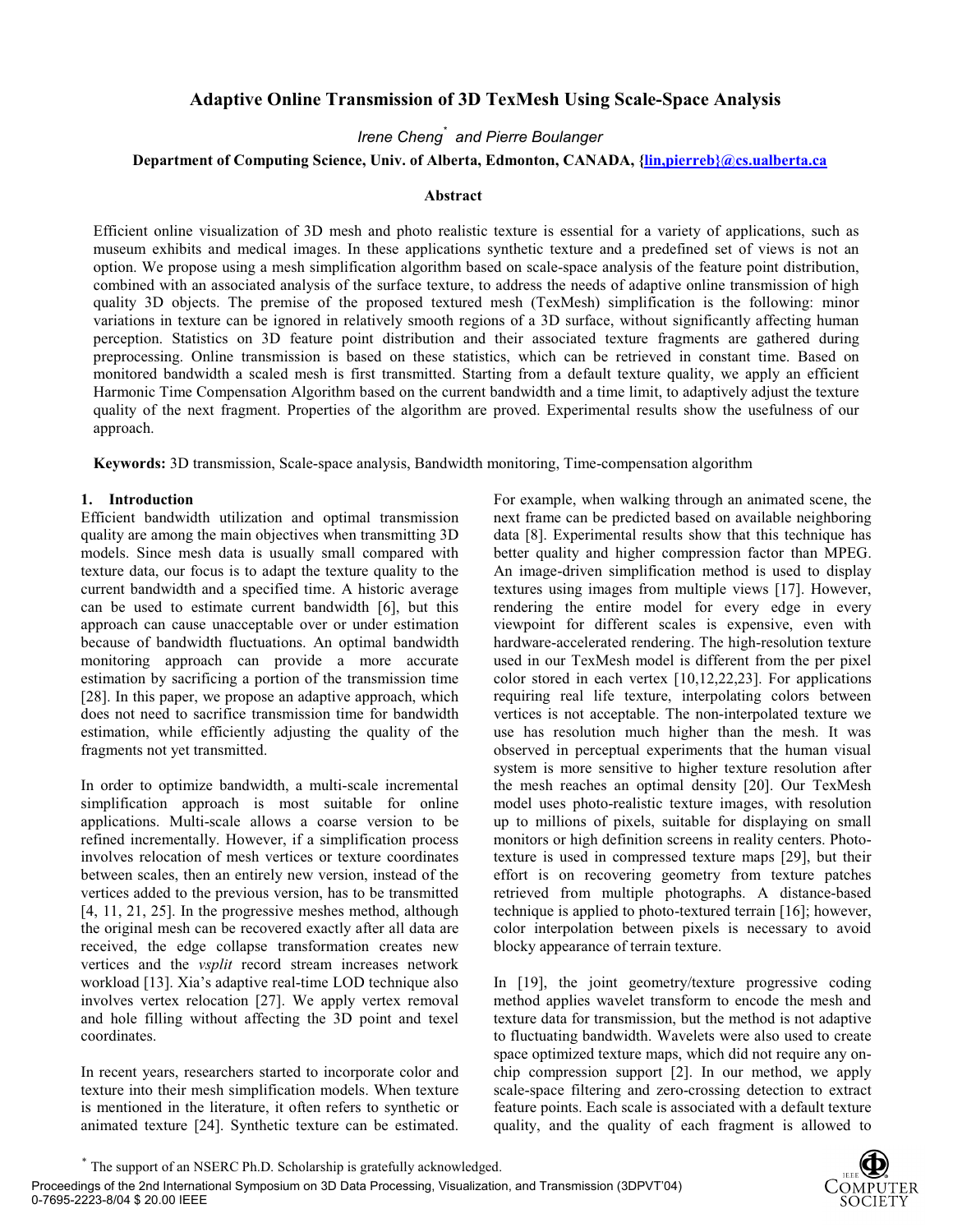deviate within a limit based on the number of feature points in it. The quality is later readjusted according to current bandwidth. By relating each scale to a viewing distance, automatic selection of a corresponding simplified textured mesh is possible. Another advantage of using scale-space analysis is its capability of handling both local and global smoothing, which is controlled by the filter window size and parameter σ. Many simplification techniques are restricted to smoothing in the local neighborhood. For example, the simplification envelopes algorithm [9] is based on the principle that each vertex is displaced within ±ε to the extent constrained by surface curvature. Avoidance of selfintersections prevents drastic simplification.

Ever since the introduction of scale-space filtering in 1983 the technique has aroused intense research interest [26], but previous applications focused on image deformation, vortex tracking, noise elimination and segmentation in 2D images [2, 3, 14, 15]. As far as we know, scale-space filtering has not been used in the literature to compute feature point distribution, and thereby determine texture quality adaptively. In recent research, we discussed an approach for variable compression of texture based on model complexity [5]; and discussed the relative importance of texture and mesh in human perception [20]. In the current paper we address the issue of adaptive quality adjustment taking into account bandwidth fluctuations within a given time period. The work is based on the observation that texture quality is more important in regions with high feature density. Our technique for detecting small changes *vs*. major variations is based on scale-space filtering. Note that one major difference between wavelets and our scale-space approach is that wavelets scale up or down by a factor of 2; by contrast, in scale-space the scales at which changes occur are object dependent and not fixed beforehand.

In this work, we extend our basic textured mesh (TexMesh) model to incorporate the adaptive capability to transmit 3D objects. We use scale-space analysis and zero-crossing detection to extract feature points at different levels of details (LOD). A scale map and a fragment map are generated based on feature point distribution. The TexMesh model applies a dynamic strategy and adapts to the current bandwidth when computing texture quality of the next transmitted fragment. We apply a Harmonic Time Compensation Algorithm to ensure optimal use of the time limit and bandwidth. This approach supports efficient online transmission. By splitting the texture into fragments, distributed transmission and parallel processing is possible.

The remainder of this paper is organized as follows: Section 2 overviews the online adaptive strategy. Section 3 gives a summary of our basic TexMesh model, explaining how to apply a modified version of the Gaussian filtering and Laplacian, to extract feature points. Section 4 explains fragment map generation, and how texture quality is assigned to each fragment. Section 5 analyzes the adaptive transmission strategy. Section 6 concludes the work and outlines future directions.

### 2. **Overview of Adaptive Strategy**

Our strategy for adaptive online transmission of 3D objects has several components, which are shown in Figure 1.



Figure 1: Summary of the adaptive online transmission strategy.

The components are divided into two groups: preprocessing is described in the upper group, and the online process is described in the lower group. The feature point distribution is a value  $\in$  [0,1], which is mapped onto a compression scale. For example, in the current implementation, we use the JPEG compression scale [0,100]. While wavelet coding applies to the entire image and is geometry-independent, our approach supports variable quality determined by the density of surface structures. Note that we use JPEG for convenience and wide support on the web and in JAVA; however, standards such as JPEG2000 can be used as well in the future to code fragments.

#### **3. Basic TexMesh model**

In this paper, we extend our basic model to address the issue of online adaptive transmission. A summary of the basic model is given in this section for completeness. Interested readers can refer to [7] for additional detail.

## **3.1 Level of details (LOD) in scale-space**

The Gaussian filter is an efficient smoothing tool in computer vision. However, scale-space filtering had mainly been applied in 2D images and only recently has this

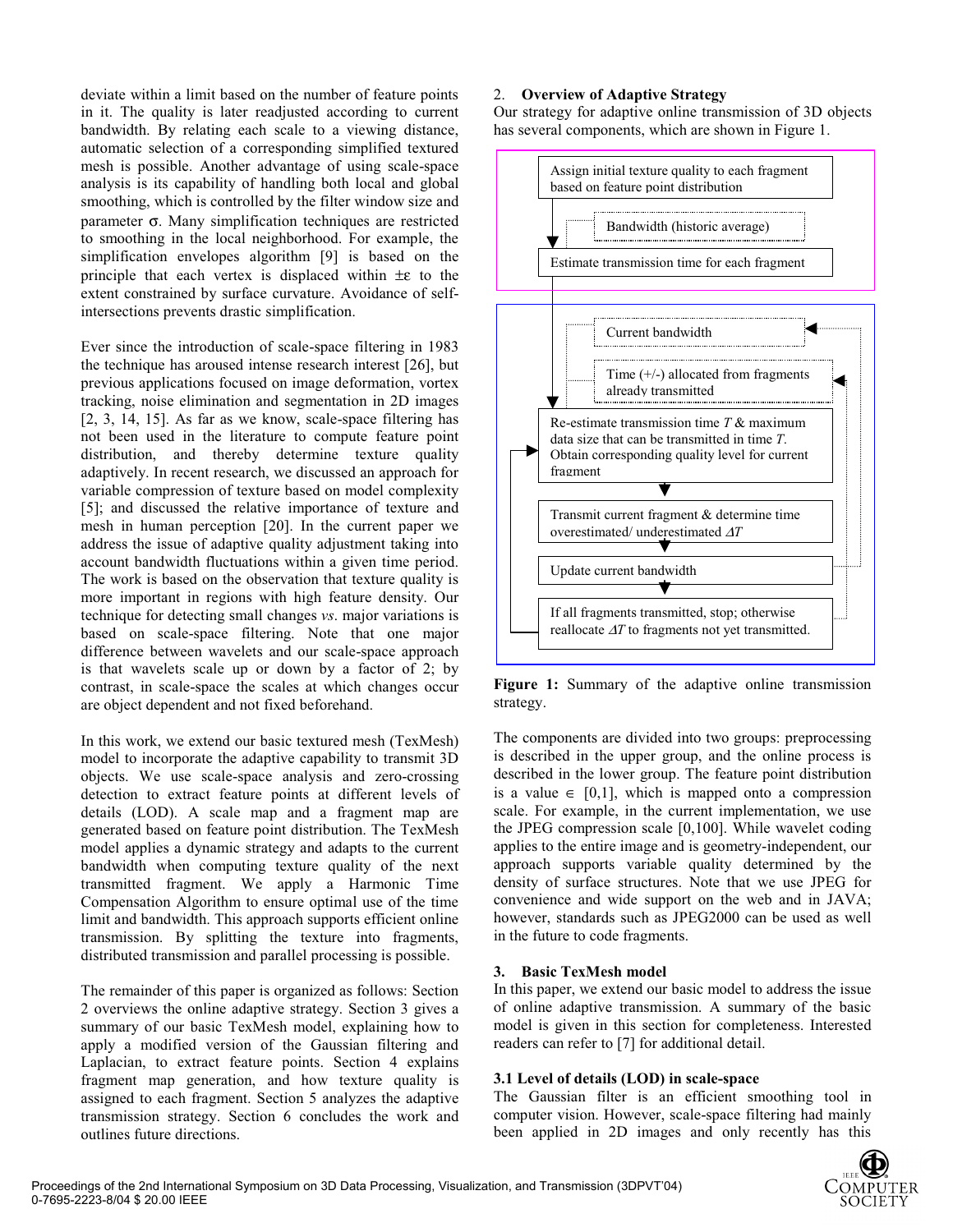technique been used in computer graphics, with limited applications in 3D visualization. We use scale-space filtering (SSF) for adaptive on-line 3D TexMesh simplification and transmission. Traversal between the different scales, or LOD is achieved by varying the standard deviation parameter  $\sigma$ , the higher the value of  $\sigma$  the more is the smoothing. SSF is based on locating the zero-crossings of a signal at multiple scales. Zero-crossings can be used to detect the degree of persistence of a structure (feature) in a 3D model. Minor structures tend to diminish as  $\sigma$  increases, and only major structures survive at higher scales. When using a small window size, SSF eliminates signal noise in the local region. By using a bigger window size, the filtering or averaging effect covers a larger surface. Fig. 2 is an example of global smoothing using a window size of 201 on a signal of 256 values. To obtain global smoothing, the window size has to be at least twice the standard deviation computed from the sample space (covering at least 97.7% of the sample data in a normal distribution). If a smaller window size is used, smoothing will be restricted and converge before reaching the bottom scale in Fig. 2.

Theoretically, 100% global smoothing will end up with a monotonous surface losing all the surface features. When considering the human visual system, this is not necessary because human vision is insensitive to details beyond a certain distance. For a perceivable object, the filter window can be smaller than twice the standard deviation to save computation time. In our experiments, we applied a window size of 1.4 times the standard deviation. We found that this window size provides sufficient simplification for objects placed at a distance close to infinity in the virtual world. Further simplification beyond this point by using a bigger window is not necessary. Perceptual evaluation is not the focus of this paper, and will be discussed in future work.



Fig. 2: Increasing scale  $S_i$  from top to bottom.  $S_0$  is the original signal extracted near the bottom of the Nutcracker 360 scan-points (per row) model. Note that local variations (fine details) in the original signal are gradually removed and the scaled signal becomes smoother.

The zero-crossings at different scales can be computed by applying the second derivative of the Gaussian (called Laplacian-of-Gaussian or LoG). 18 feature points are identified in the original signal (Fig. 3, right). By increasing σ, the number of feature points decreases from 18 to 2 as reflected by the increasing smoothness of the scaled values (Fig. 3, left).

#### **3.2 Spherical approach on scanned range data**

Modern laser scanners detect depths and generate 3D vertices in the form of point clouds. Fig. 4 (left) shows a 6 inch dog model. The generated point cloud (Fig. 4 middle)

is then mapped with the scanned texture (Fig. 4 right) to generate the texture mapped 3D model.



**Fig. 3:** (Left) The top is the original signal with 18 zero crossings, generated by 36 scan points extracted from the Nutcraker model. The other four smoothed scales have 8, 6, 4, and 2 zero crossing respectively from top to bottom. (Right) 18 zero crossings detected in the original signal  $S_0$ .



**Fig. 4:** (left) Zoomage® 3D scanner, (middle) sample of 3D points, and (right) scanned texture.

We achieve SSF of a 3D model as follows: First note that the data acquired (Fig. 4 middle) can be represented as  $R_{x}(\alpha, y)$ ; where  $\alpha$  is the angle on a horizontal plane around the y-axis of rotation of an object, y is the vertical location, and  $R_x$  denotes the distance to the surface of an object for a given  $(\alpha, \gamma)$  pair. SSF for a 3D model is thus similar to a 2D image  $I(x, y)$ , for the simplified mesh representation considered here, with  $I(x, y)$  replaced by  $R_x(\alpha, y)$ . Also, the appropriate scaling along the horizontal and vertical directions can be significantly different, depending on the variance of the sample points for a given region. Thus, SSF in 3D can be summarized by the following equations:

$$
w_G(\alpha, y) = \begin{cases} \frac{1}{\sqrt{2\pi\sigma_1\sigma_2}} e^{-\frac{\phi\alpha^2}{2\sigma_1^2 - 2\sigma_2^2}} & (\alpha, y) \in W \\ 0 & \text{elsewhere} \end{cases}
$$
(1)

$$
R_{x} * S(\alpha, y) = \int_{-t-t}^{t} R_{x}(\alpha + u, y + v) w(u, v) du dv \qquad (2)
$$

$$
w_{LoG}(\alpha, y) = \begin{cases} -\frac{1}{\pi \sigma^4} \left[ 1 - \frac{\phi \alpha^2 + \phi y^2}{2\sigma^2} \right] e^{\frac{\phi \alpha^2 + \phi^2}{2\sigma^2}} & (\alpha, y) \in W \\ 0 & \text{elsewhere} \end{cases}
$$
 (3)

Here  $w_G(\alpha, y)$  represents the weight at pixel  $(\alpha, y)$ ,  $R_x * S$ represents the smoothed image, and  $w_{LoG}$  is the Laplacian of Gaussian function. The weights are defined in a square window W of length *2t+*1. In the discrete case, *e.g.* with a real image, we actually use summation instead of integrals,

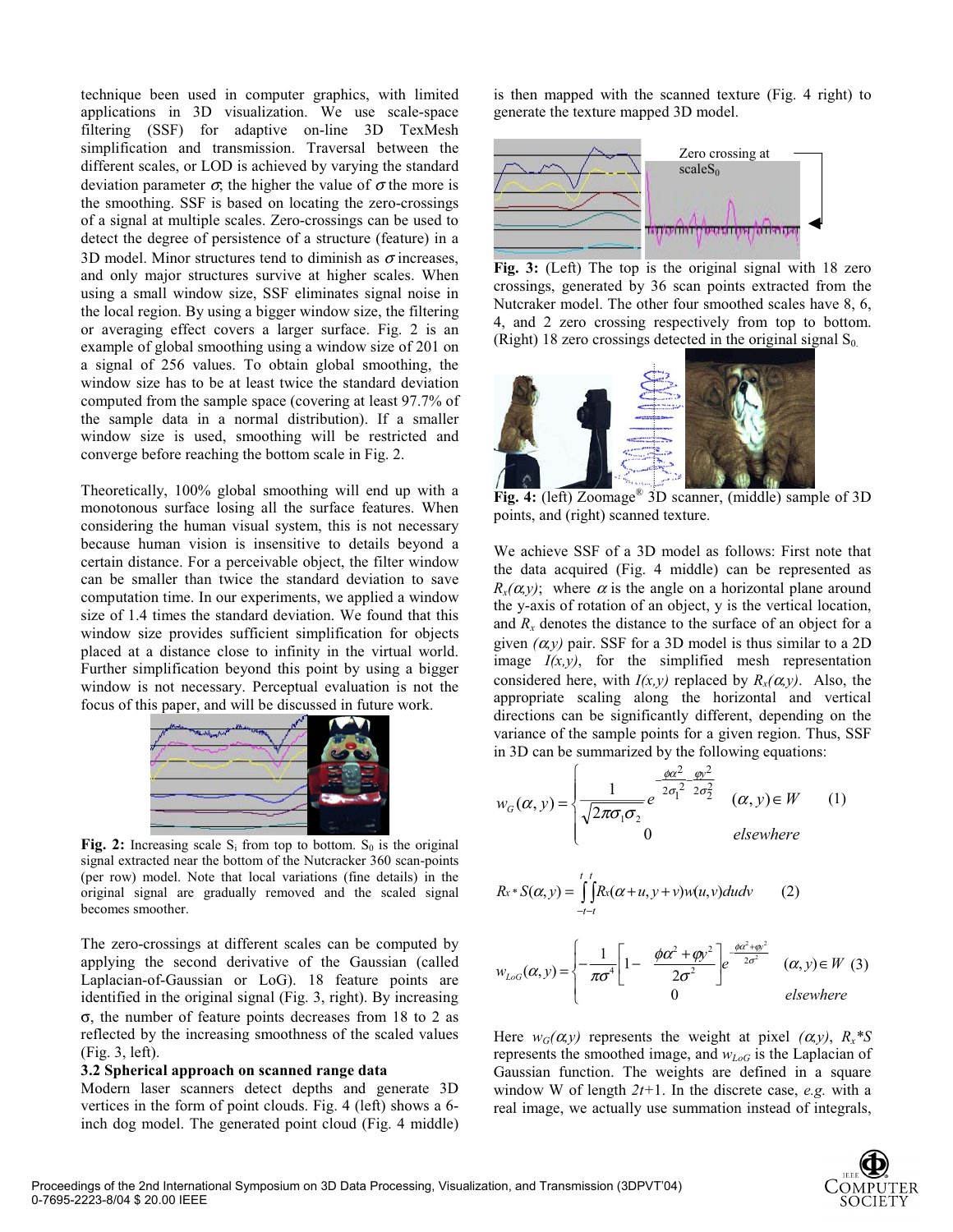and normalize the Gaussian weights so that the sum of all the weights equals 1.

For uniform sample points,  $\phi$  and  $\varphi$  equal 1, but for irregular sampling,  $\phi$  and  $\phi$  are used to accommodate the variable inter-sample distance. Note that in the actual implementation we use two passes of 1-D filters, since all the filters discussed above are separable. The vertices are first smoothed along the *x*-axis and then the resulting values are filtered once more along the *y*-axis. Fig. 5 shows the face features, of a head model, change towards a smoother spherical surface when going from low to high scales (left to right). The original mesh contains 1,872 vertices and 3,672 faces. The other five meshes are generated at increasing scales as follows:

| Scale          | $#$ of vertices removed | $#$ of faces in mesh |
|----------------|-------------------------|----------------------|
|                | 685                     | 2226                 |
|                | 744                     | 2108                 |
| $\overline{0}$ | 824                     | 1948                 |
| 15             | 985                     | 1624                 |
|                | 1196                    | 1190                 |



**Fig. 5:** Increasing scales from left to right (Top) 3D mesh with texture, (Middle) 3D mesh and (Bottom) feature points extracted at scale *Si*.

### **4. Variable texture quality based on feature point distribution**

In [18] it was suggested that 3D mesh simplification has come to maturity. However, previous simplification methods focused mainly on geometry without integrating real texture in a coherent approach. Many studies emphasized the importance of millions of triangles in order to present fine surfaces, but ignored high resolution real texture which has been shown through user evaluations to have more impact on perceptual quality in 3D visualization [20]. Adaptive texture quality is essential for online transmission. In our approach, statistics on feature points collected through preprocessing are used for efficient transmission of geometry and texture data given limited network resources.

Feature points are defined as a set of vertices, which can best represent the geometry of a 3D model. In Fig. 5, for example, the original head model contains 1872 feature points (scale  $S_0$ ). After removing 1196 vertices, it is represented by  $676$  feature points at scale  $S_{20}$ . At any scale *Si*, feature points are detected by applying LoG. Vertices

creating zero crossing are recorded as feature points and assigned the value *i*. Each feature point is then represented by three components: *(i, (tx,ty), (gx,gy,gz))*.

The second and third components are the 2D texture and 3D vertex coordinates, respectively. Based on scale-space theory, the number of feature points (structures in the sample space) decreases as scale level increases. This concept best describes how objects are perceived by the human visual system when they move from close to far.

### **4.1 Fragment map and geometry-driven texture quality estimation**

The texture image of a 3D model can be transmitted as one block or a collection of sub-blocks. The advantage of using sub-blocks is to facilitate distributed transmission and applying variable qualities to different texture regions as explained below. The main concern is whether the additional headers and meta-data will increase the overall volume of data that needs to be transmitted. In this section, we will show that sub-dividing into smaller blocks of optimal dimension does not increase the overall volume for high-resolution texture images. Instead, the sub-block approach helps to fully utilize the available bandwidth.

The texture image is fragmented into  $N_X * N_Y$  equal pieces after determining the optimal size of a fragment. To apply JPEG compression efficiently, keeping in mind the size of macro-blocks, the optimal dimension of a fragment is chosen as a multiple of 16. The entire texture is also adjusted so that there is no partial fragment. For example, a texture image with dimension 4800\*1600 pixels, can be divided into 7,500 fragments of size 32\*32 pixels. Fragments are arranged in a matrix with  $N_Y$  rows and  $N_X$ columns. Since each 3D vertex is associated with a 2D texel, it is possible to distribute the vertices into the  $N_X^*N_Y$ fragments. We used five texture patterns (Fig. 6) to compare the fragmented and non-fragmented size in different qualities using the Intel JPEG compression library. Each fragment has a dimension of 16\*16 pixels. Experimental results show that the sum of the fragments is significantly less than the size of the non-fragmented JPEG file for images of dimension greater than 256 pixels. For highresolution images, it is therefore advantageous to transmit individual fragments to the client site before recombining and rendering. This fragmented approach is also suitable for distributed network retrieval.



**Fig. 6:** Texture images used in experiments to show that sum of sub-blocks of optimal size is significantly less than the size of non-fragmented image for high resolution texture.

Since the human visual system is less sensitive to details far away, the texture quality  $Q_i$  at each scale  $S_i$  needs to increase only when *i* decreases. In other words, display quality is inversely proportional to viewing distance. Given

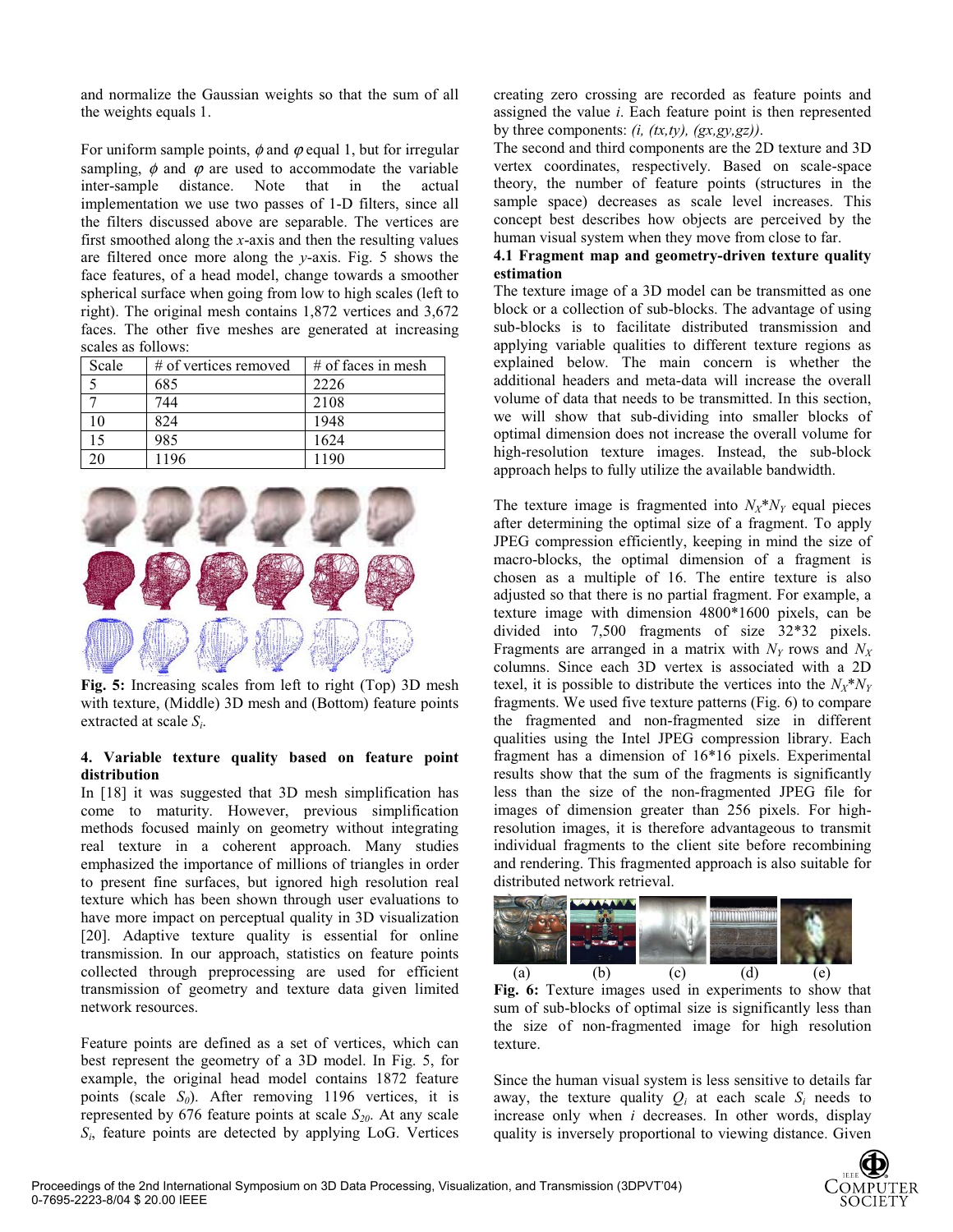a viewing distance, the corresponding *Si* and *Qi* are selected. Instead of applying uniform quality to all fragments, we use a variable approach so that texture quality of each fragment  $(x,y)$  varies depending on the number of feature points associated with it. We illustrate how the distribution of feature points relates to the quality of texture as follows: In Fig. 8, the grenade has vertical structures on the surface, and therefore the feature point distribution is higher than the back of the nutcracker, which is comparatively flat. Note that even if the texture quality is reduced to half, there is no significant perceptual degradation on the nutcracker (Fig. 7). However, the grenade on the right (Fig. 8) shows noticeably lower perceptual quality. Based on this finding we adopt a variable approach by applying different qualities on texture fragments depending on the feature point distribution, instead of applying a fixed quality to all fragments. Furthermore, the variable qualities are computed adaptively based on the current bandwidth. An adaptive approach is necessary when transmitting data on the Internet because bandwidth fluctuates and can adversely affect the expected Quality of Service (QoS).



Fig. 7: A snap shot of the rear-view of nutcracker: (left) original texture quality, and (right) half of the original texture quality.



**Fig. 8:** A snap shot of the grenade 3D model: (left) original texture quality, and (right) half of the original texture quality.

Before discussing the adaptive approach, we first explain how variable qualities are assigned to different fragments.

Let  $(x, y)$  be the coordinates in the  $N_X^*N_Y$  fragment map, and  $f_i(x, y)$  be the # of feature points in fragment  $(x, y)$  at scale *Si*.

At a given scale *i*,  $f_i(x, y)$  is normalized to:

$$
\eta_i(x, y) = \frac{f_i(x, y) - f_i^{\min}}{f_i^{\max} - f_i^{\min}} \quad (4)
$$

max *i*  $f_i^{\text{max}}$  and  $f_i^{\text{min}}$  are respectively the maximum and minimum # of feature points per fragment at scale *Si*.

The texture quality of fragment  $(x,y)$  at scale  $S_i$  is computed as:

$$
Q_i + (\eta_i(x, y) - \Gamma) \Delta Q \quad (5)
$$

where:

<sup>∆</sup>*Q*: Quality tolerance limit for each scale controlled by an upper and a lower bound; analogous to the depth of field in photography. ∆*Q* is the tolerance range when displaying 3D objects at a given distance. Given a viewing distance, the human visual system finds this range of qualities satisfactory.

*Qi*: Default quality assigned to scale *Si*.

In the current implementation, threshold  $\Gamma \in [0,1]$  is the average of  $\eta_i(x, y)$ . Fragment  $(x, y)$  is assigned quality  $Q_i$  if  $\eta_i(x, y) = \Gamma$ .  $\Delta Q$  controls the deviation (+/-) from  $Q_i$ . Regions on the 3D model surface with more feature points are displayed with higher quality, and less populated regions are displayed with lower quality. The overall texture quality, along with the data size, can be adjusted by changing  $\Gamma$ .

Let  $D_i$  be the total data size of all fragments at  $S_i$ . For each model texture, a lookup table is used to record *Di*, and also the size and quality of individual fragments, for a range of <sup>Γ</sup>. Given a time limit and current bandwidth, the appropriate *Di*, and the associated fragments are selected. The actual data size and quality transmitted will change according to the current bandwidth. This adaptive strategy is discussed in the next section.

### **5. Adaptive bandwidth monitoring and texture quality determination**

Because of bandwidth fluctuation, current bandwidth has to be monitored periodically in order to maintain a good estimate of the data size that can be transmitted in a specified time  $T_0$ . To minimize the discrepancy, we reallocate the time surplus/deficit to the fragments not yet transmitted.

The  $n = N_X^*N_Y$  fragments are pre-sorted in decreasing  $\eta_i(x, y)$  values, *i.e.*, from 1 to 0,

$$
F_{list} = \{F_1, \ldots, \overline{F}, \ldots, F_n\}, \ i.e., \ \overline{F} \ \text{has quality } Q_i.
$$

The first fragment to be transmitted is  $\overline{F}$  with quality  $Q_i$ .

Based on a time limit  $T_0$  and a historic bandwidth average  $\beta_0$ , we estimate maximum data size to be transmitted as:

$$
D_1 = T_0 \cdot \beta_0
$$

Where:

 $\beta_k$  is the current bandwidth (KB/sec.) recorded after *k* fragments are transmitted, *i.e.*,  $0 \le k \le n$ .  $\beta_0$  is the historic average bandwidth before transmission.

 $T_k$  is the time left after *k* fragments are transmitted.  $T_0$  is the original time limit (seconds) specified, and

 $D_{k+1}$  is the maximum data size that can be transmitted given  $\beta_k$  and  $T_k$ .

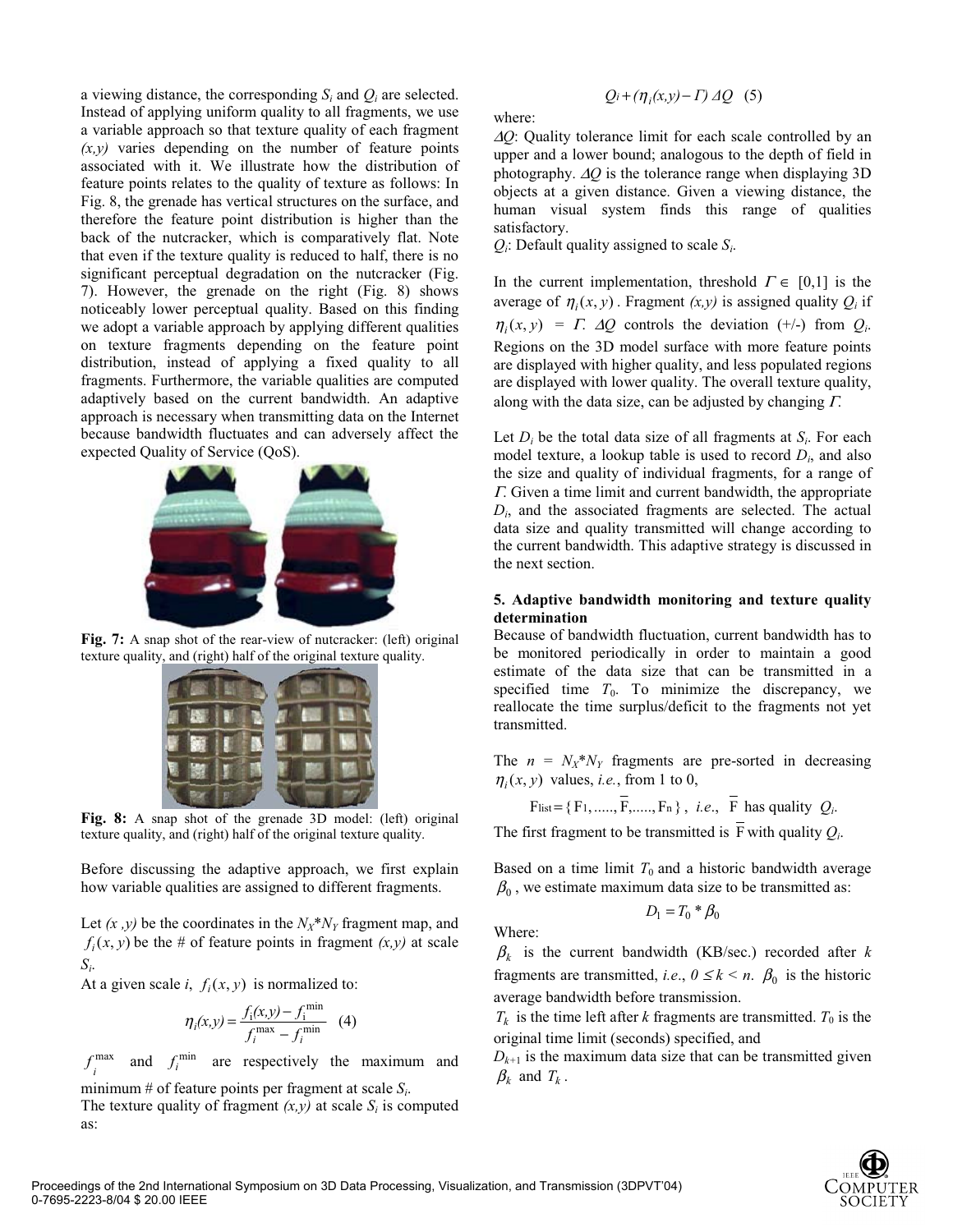The fragment list  $F_{\text{list}}$ , best matching  $D_1$  is selected from the lookup table. Size of  $\overline{F}$  is used to estimate the transmission time of the first fragment:

$$
est_1 = T_0 * \frac{d_1}{D_1}
$$
, or  $est_1 = \frac{d_1}{\beta_0}$  (6)

Where:  $d_k$  represents the data size of the  $k^{th}$  fragments,  $est_k$ : The estimated time required to transmit fragment  $k$ 

We estimate the transmission time  $est_{g}$  for all the remaining fragments, *i.e.*,  $2 \leq g \leq n$ :

$$
est_{g} = T_0 * \frac{d_g}{D_1} \qquad (7)
$$

After  $d_1$  is transmitted, we have the updated bandwidth  $\beta_1$ based on the time  $act_1$  recorded when transmitting  $d_1$ :

$$
\beta_1 = \frac{d_1}{act_1} \quad (8)
$$

Where  $act_k$  is the actual time needed to transmit the fragment *k*.

The next fragment is selected as follows:

(a) The leftmost fragment in F<sub>list</sub> if  $\beta_1 \leq \beta_0$ , and

(b) The rightmost fragment in F<sub>list</sub> if  $\beta_1 > \beta_0$ 

Let:  $\Delta T_k$  **=** Difference between estimated and actual transmission time for  $k^{th}$  fragment; *i.e.*,  $est_k - act_k$ 

 $\Delta t_k$  be the cumulated compensating time (+/-) allocated to

the  $k^{th}$  fragment from the previous  $k-1$  fragments (refer to Algorithm 1 below), and

 $wt_f$  be the weight applied to the  $f^{th}$  fragment when allocating  $\Delta T_{k-1}$ , *i.e.*,  $k \leq f \leq n$ .

(a) If the actual bandwidth is lower than the estimated one, loss of time  $\Delta T_1$  has to be compensated when transmitting the remaining *n-*1 fragments, so that each remaining fragment has to share a portion of  $\Delta T_1$ . Instead of the initial  $est_2$  computed in Equation (7), the  $2^{nd}$  fragment has  $wt_2 * \Delta T_1$  seconds less, where  $wt_2$  is the assigned weight. We regain the time by transmitting the leftmost fragment in  $F_{list}$  with reduced quality.

(b) Similarly, if the actual bandwidth is greater than the estimated one, the gained time  $\Delta T_1$  is allocated to the remaining *n-*1 fragments, so that each remaining fragment can have additional time. Instead of the initial  $est_2$ , the  $2^{nd}$ fragment has  $est_2 + wt_2 * \Delta T_1$  seconds. We adjust the time by transmitting the rightmost fragment in  $F_{list}$  with increased quality.

Based on the revised  $est_2$ , we compute:  $d_2 = \beta_1^* \, est_2$ ; and then obtain corresponding quality for the 2*nd* fragment from the lookup table using  $d_2$ . In general, after  $k-1$ fragments are transmitted:

 $\Delta T_{k-1}$  =  $est_{k-1} - act_{k-1}$  (9)  $\Delta t_k = \Delta t_k + \Delta T_{k-1} * wt_k$  (10) The computation of weight  $wt_k$  is explained in Algorithm 1.

$$
est_{k} = est_{g} + \Delta t_{k} \quad (11)
$$
  

$$
\beta_{k-1} = \frac{d_{k-1}}{act_{k-1}} \quad (12), \text{ and, } d_{k} = \beta_{k-1} * est_{k} \quad (13)
$$

The quality for the  $k^{th}$  fragment is obtained from the lookup table based on  $d_k$ .

Since bandwidth fluctuation has a larger impact on the quality if  $\Delta T_k$  has to be shared by a smaller number of fragments, fragments with quality  $\leq Q_i$  are transmitted last to allow more flexibility for adjustment within the control limit ∆*Q*. Once the transmission is started, the quality of a fragment is self-adjusted depending on the updated bandwidth.

#### **5.1 Harmonic Time Compensation Algorithm**

Since later fragments have to share all preceding allocations, Algorithm 1 assigns decreasing weights  $(\frac{1}{2}, \frac{1}{3}, \frac{1}{4}, \dots)$ 3 1  $\frac{1}{2}, \frac{1}{3}, \frac{1}{4}, \dots$ ) to fragments  $(k+1)^{th}$  to  $n^{th}$ , when reallocating  $\Delta T_k$ .

### **Algorithm 1 – Harmonic Time Compensation**

After transmitting  $k^{th}$  fragment, *div*=2;

$$
\zeta_k = \sum_{j=2}^{n-k+1} \frac{1}{j} \approx \ln(n-k+1) ;
$$
  
for  $(i = k+1; i \le n; i++) \{$   

$$
wt_i = \frac{1}{div^* \zeta_k} ;
$$
  

$$
\Delta t_i = \Delta T_k * wt_i; // allocate to remaining fragments
$$

 $div$ <sup>++</sup>;

}

There are two questions we have to address:

- (1) How efficient is the algorithm with respect to bandwidth optimization in a given time, and
- (2) How does the adaptive approach affect the perceptual quality.

To prove the efficiency of the algorithm, we define  $\Pi$  as the time surplus/deficiency with respect to the limit  $T_0$ .  $\Pi$  is composed of three errors: estimation *Eest*, allocation *Ealloc*, and compensation  $E_{comp}$  errors. In Theorem 1 we establish the upper and lower bound of  $\Pi$  (Proof: See Appendix A).

**Theorem 1:** Π is bounded by:

 $\Delta T_n$  + ( $\Delta T_{n-1}$  / 2) + (1.088 + ln | ln(*n*) |) $\Lambda$ 

Where  $\Lambda$  is defined as the average difference between the estimated and actual transmission time for *n*-1 fragments,

i.e. 
$$
\Lambda = \frac{\sum_{j=1}^{n-1} \Delta T_j}{n-1}.
$$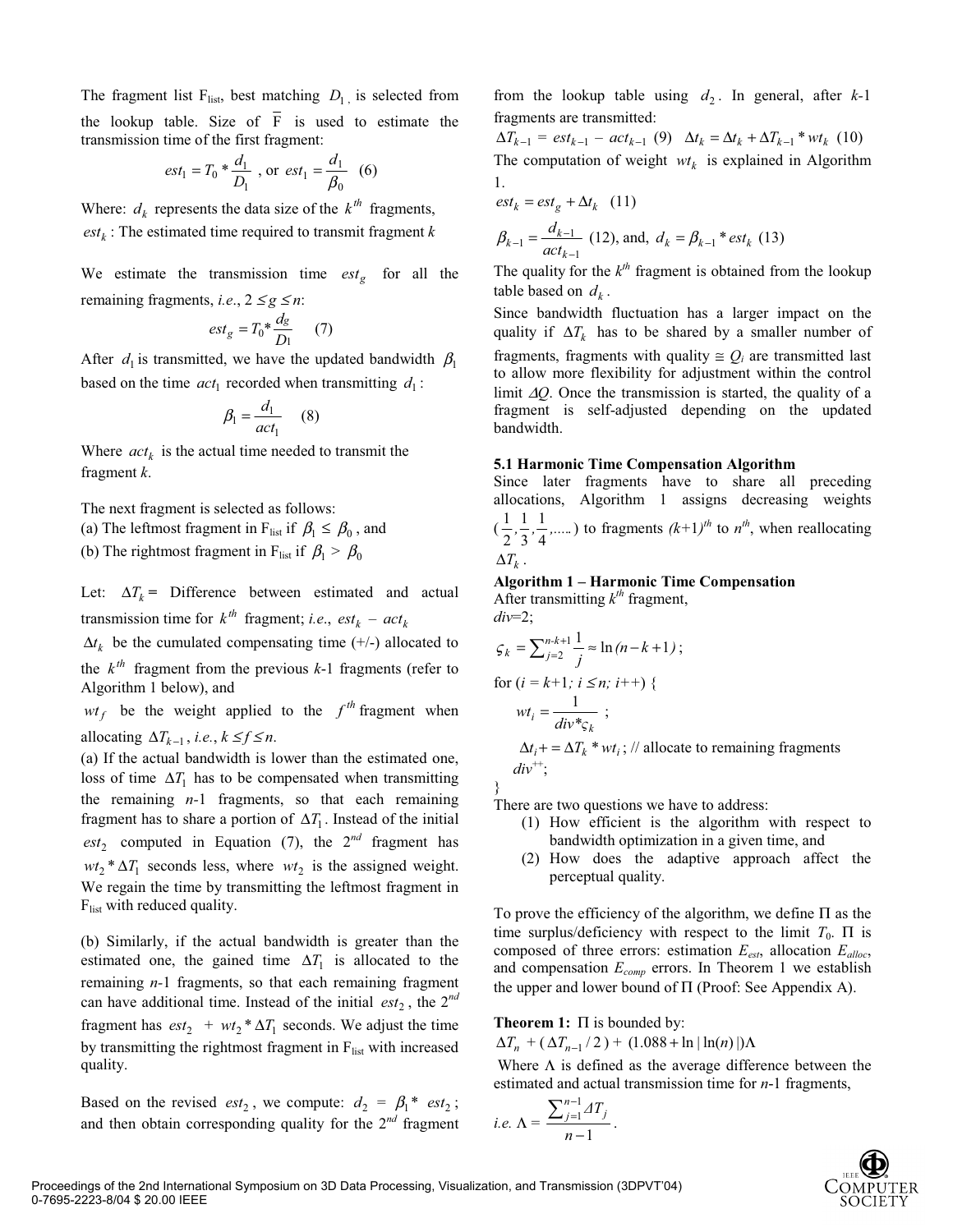The upper and lower bounds in Theorem 1 are verified by experimental results in the next section. We will show that our adaptive approach does not have an adverse effect on perceptual quality for reasonable bandwidth fluctuation.

#### **5.2 Experimental results**

Let  $n=256$ . Applying Theorem 1, we obtain:

 $E_{comp} \leq 2.8\Lambda$  if  $\Lambda \geq 0$ , and  $E_{comp} \geq 2.8\Lambda$  if  $\Lambda < 0$ 

Since  $\Lambda$  is the average deviation over the entire transmission period, it is expected to be small. The other two components of Π: estimation error  $E_{est}$  ( $\Delta T_n$ ) and allocation error  $E_{alloc}$  $(\Delta T_{n-1} / 2)$ , can be minimized by using sufficiently small data size for the last two fragments.

In order to see how Π responds to bandwidth fluctuation, we implemented a bandwidth monitor, and extracted three sets of bandwidths from an Ethernet connection on different days and different times. We then vary the value of  $\beta_0$ below and above the average of the sample set within a reasonable range. The test file is 418KB with 256 fragments.

| Bandwidth  | Actual bandwidth |
|------------|------------------|
| sample set | avg. (KB/sec)    |
|            | 41.68            |
|            | 45.64            |
|            | 42.07            |

| $\beta_0$ | Λ        | Surplus/deficit | Time  | Static  |
|-----------|----------|-----------------|-------|---------|
| (KB/sec)  | (sec)    | $(+/-)$ %<br>οf | Limit | $\%$    |
|           |          | limit           | (sec) |         |
| 20        | 0.038    | 0.399           | 20.9  | 52.0    |
| 23        | 0.031    | 0.346           | 18.17 | 44.8    |
| 26        | 0.023    | 0.280           | 16.07 | 37.6    |
| 29        | 0.015    | 0.195           | 14.41 | 30.4    |
| 32        | 0.011    | 0.142           | 13.06 | 23.2    |
| 35        | 0.003    | 0.010           | 11.94 | 16.0    |
| 38        | $-0.001$ | 0.010           | 11    | 8.8     |
| 41        | $-0.004$ | $-0.027$        | 10.19 | 1.6     |
| 44        | $-0.008$ | $-0.034$        | 9.5   | $-5.5$  |
| 47        | $-0.008$ | $-0.058$        | 8.89  | $-12.0$ |
| 50        | $-0.012$ | $-0.058$        | 8.36  | $-19.8$ |
| 53        | $-0.012$ | $-0.090$        | 7.88  | $-27.2$ |

**Fig. 9:** Experimental results show that the Harmonic Time Compensation Algorithm has less than 1% deviation for a given time limit.  $\beta_0$  is used for initial bandwidth estimation (Sample set 1).

One can observe that  $\Pi$  is minimum, when  $\Lambda$  is close to zero. Similar trends were obtained from Samples 2 and 3. By keeping the  $n^{\text{th}}$  and  $(n-1)^{\text{th}}$  fragments sufficiently small, as in our experiments, the deviation from the time limit is within 1%. For comparison, the last column shows the discrepancy in percentage of time limit, should historic average bandwidth be used in a static approach.

To see how variable quality affects the overall visualization, we used  $\beta_0 = 32$  and 50, together with a sample average of 41.68 (KB/sec), and applied to the dog texture. The original texture has quality  $Q_i = 80\%$  and  $\Delta Q_i$  is [40%, 100%]. Fig.

10 shows that the perceptual quality is maintained, after applying variable qualities to fragments adaptively in order to satisfy the time limit. Given the estimated texture in the middle, actual quality is increased in case of underestimation of actual bandwidth (left), and actual quality is decreased for overestimation (right).



**Fig. 10:** Initial estimated texture (middle), increased quality (left) and decreased quality (right).

#### **6. Conclusion and future work**

The adaptive TexMesh model proposed in this paper applies scale-space analysis to extract feature points at different scales. Quality of a texture fragment is determined by the number of feature points, and the current bandwidth in a given time period. We apply LoG to detect zero crossings at each scale and generate statistics on fragment map during preprocessing. These statistics are then used during runtime for efficient extraction and transmission of texture data. Experimental results show that this adaptive approach utilizes bandwidth more efficiently, and thus provides better control on QoS for online transmission of 3D objects.

In the current implementation, we use the Intel JPEG Library. We plan to combine the advantages of both the wavelet and TexMesh approaches to develop a better coding technique for transmitting textured meshes. In future work, we will perform experiments with more 3D models and formulate the relation between viewing distance, scale, and the quality tolerance interval ∆*Q*. We will also look into the effect of other factors on perceptual quality and compression.

#### **7. References**

[1] D. Bauer and R. Peikert, "Vortex tracking in scale-space," Eurographics-IEEE TCVG Symposium on Visualization, 2002.

[2] L. Balmelli, G. Taubin and F. Bernardini, "Space-optimized texture maps," Eurographics, 2002.

[3] P. Boulanger, O. Jokinen and A. Beraldin, "Intrinsic filtering of range images using a physically based noise model," VI 2002, Calgary, Canada.

[4] D. Brodsky and B. Watson, "Model simplification through refinement", Proc. of Graphics Interface 2000.

[5] I. Cheng, "Efficient 3D Object Simplification and Fragmented Texture Scaling for Online Visualization," IEEE International Conference on Multimedia, 2003.

[6] I. Cheng, A. Basu, Y. Zhang and S. Tripathi, "QoS Specification and Adaptive Bandwidth Monitoring for Multimedia delivery," Proc. IEEE EUROCON, 2001.

[7] I. Cheng and P. Boulanger, "Scale-Space 3D TexMesh Simplification," IEEE Int'l Conference on Multimedia, 04.

[8] D. Cohen-Or, Y. Mann, S. Fleishman, "Deep Compression for Streaming Texture Intensive Animations", Siggraph, August 8-13, 1999.